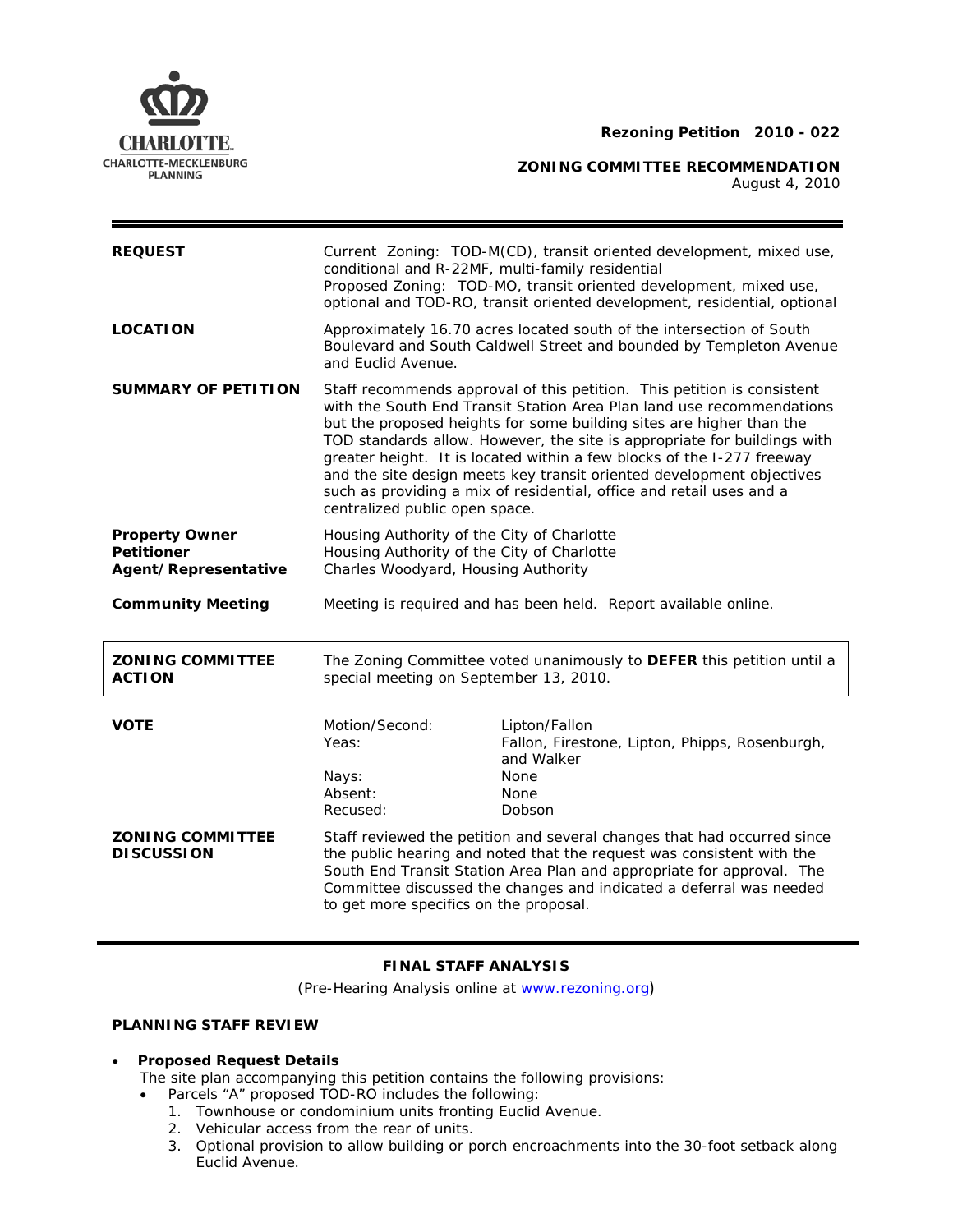- Parcels "B" proposed TOD-RO and TOD-MO includes the following:
	- 1. Mixed use development that complies with all TOD standards.
	- 2. 20-foot yard and ten-foot buffer adjoining single family zoning.
	- proposed private streets. 3. Optional provision to allow on-street parking on only one side of
- Parcel "C" proposed TOD-RO includes the following:
	- . 1. Designated open space that is publicly accessible
- Parcel "D1" and perimeter area "B2" proposed TOD-RO includes the following:
	- 1. Mixed use development with minimum ten percent of ground floor uses being retail.
	- separation distances from single family zoning. Proposed heights would not exceed 100 2. Optional provision to allow heights exceeding 40 feet, without meeting the required feet within 50 percent of the "D1" area outside the "B2" perimeter. The remaining 50 percent would meet TOD height standards.
	- 3. Building height limited to 65 feet (four to five stories) within perimeter area "B2".
- Parcels "D2" and perimeter area "B2" proposed TOD-MO includes the following:
	- 1. Mixed use development with minimum ten percent of ground floor uses being retail.
	- separation distances from single family zoning. Proposed heights would not exceed 120 2. Optional provision to allow heights exceeding 40 feet, without meeting the required feet within the "D2" area.
	- 3. Building height limited to 65 feet (four to five stories) within perimeter area "B2".
- Parcel "E" and perimeter area "B3" proposed TOD-MO includes the following:
	- 1. Mixed use development with minimum 80 percent of ground floor uses being retail and 50 percent of the tower uses being office.
	- 2. Optional provision to allow height exceeding 40 feet, without meeting the required separation distance from single family zoning. Proposed height would not exceed 160 feet within 50 percent of the "E" area outside the "B3" perimeter. The remaining 50 percent would meet TOD height standards.
	- 3. Building height will be limited to 65 feet (four to five stories) within perimeter area "B3".
- Parcel "F" proposed TOD-MO includes the following:
	- 1. Elderly and low/moderate income residential units.
	- 2. Optional provision to allow height exceeding 40 feet, without meeting the required separation distance from single family zoning.
	- 3. Future development not to exceed the existing Strawn Tower height of 120 feet.
	- 4. Optional provision to allow parking for the elderly housing at one space per four units.
- General Development Standards
	- 1. Building and site renderings have been included.
	- . 2. All lighting will be shielded with full cut-off fixtures
	- 3. Existing Butter Nut Court and unnamed street rights-of-way off Euclid Avenue to be abandoned.
	- 4. A new street grid network that disperses trips in several directions.
- **Public Plans and Policies**
	- The *South End Transit Station Area Plan* (2005) recommends mixed use transit supportive development for the property north of Caldwell Street/Cleveland Avenue extension and residential transit supportive development south of the extension.
	- The proposed land uses are consistent with the *South End Transit Station Area Plan* but the proposed building heights on the TOD-MO portion of the site exceed standards for increasing height in relationship to single family zoning.